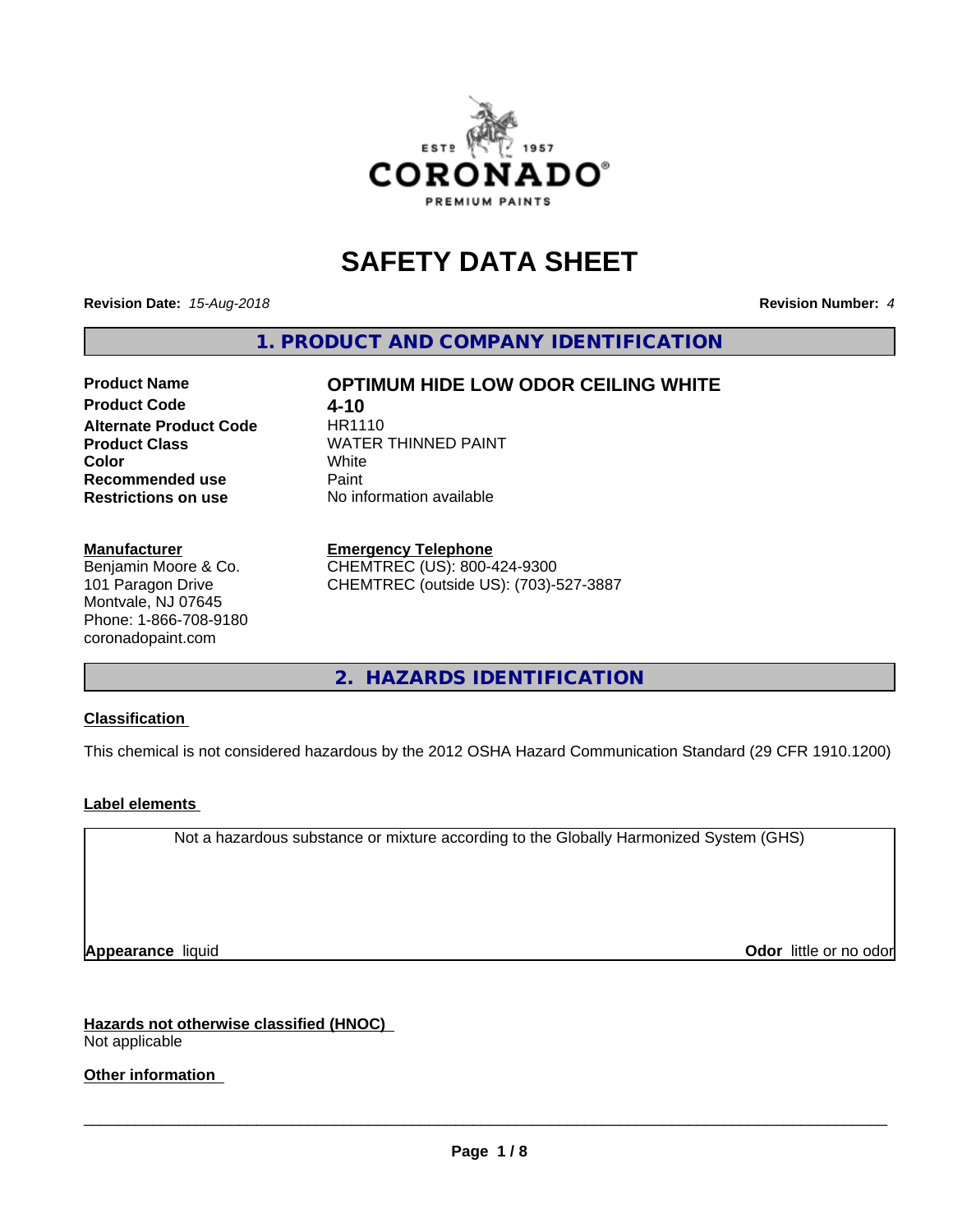No information available

# **3. COMPOSITION INFORMATION ON COMPONENTS**

 $\overline{\phantom{a}}$  ,  $\overline{\phantom{a}}$  ,  $\overline{\phantom{a}}$  ,  $\overline{\phantom{a}}$  ,  $\overline{\phantom{a}}$  ,  $\overline{\phantom{a}}$  ,  $\overline{\phantom{a}}$  ,  $\overline{\phantom{a}}$  ,  $\overline{\phantom{a}}$  ,  $\overline{\phantom{a}}$  ,  $\overline{\phantom{a}}$  ,  $\overline{\phantom{a}}$  ,  $\overline{\phantom{a}}$  ,  $\overline{\phantom{a}}$  ,  $\overline{\phantom{a}}$  ,  $\overline{\phantom{a}}$ 

| <b>Chemical name</b>        | CAS No.    | Weight-%           |
|-----------------------------|------------|--------------------|
| ∟imestone                   | 1317-65-3  | ~~<br>∠⊾           |
| Titanium dioxide            | 13463-67-7 | $\cdot$ $\backsim$ |
| 2-Amino-2-methly-1-propanol | 124-68-5   | v.J                |

|                                                  | 4. FIRST AID MEASURES                                                                                    |
|--------------------------------------------------|----------------------------------------------------------------------------------------------------------|
| <b>General Advice</b>                            | No hazards which require special first aid measures.                                                     |
| <b>Eye Contact</b>                               | Rinse thoroughly with plenty of water for at least 15 minutes and consult a<br>physician.                |
| <b>Skin Contact</b>                              | Wash off immediately with soap and plenty of water while removing all<br>contaminated clothes and shoes. |
| <b>Inhalation</b>                                | Move to fresh air. If symptoms persist, call a physician.                                                |
| Ingestion                                        | Clean mouth with water and afterwards drink plenty of water. Consult a physician<br>if necessary.        |
| <b>Most Important</b><br><b>Symptoms/Effects</b> | None known.                                                                                              |
| <b>Notes To Physician</b>                        | Treat symptomatically.                                                                                   |
|                                                  |                                                                                                          |

**5. FIRE-FIGHTING MEASURES**

| <b>Suitable Extinguishing Media</b>                                                     | Use extinguishing measures that are appropriate to local<br>circumstances and the surrounding environment.                                   |
|-----------------------------------------------------------------------------------------|----------------------------------------------------------------------------------------------------------------------------------------------|
| <b>Protective Equipment And Precautions For</b><br><b>Firefighters</b>                  | As in any fire, wear self-contained breathing apparatus<br>pressure-demand, MSHA/NIOSH (approved or equivalent)<br>and full protective gear. |
| <b>Specific Hazards Arising From The Chemical</b>                                       | Closed containers may rupture if exposed to fire or<br>extreme heat.                                                                         |
| <b>Sensitivity To Mechanical Impact</b>                                                 | No.                                                                                                                                          |
| <b>Sensitivity To Static Discharge</b>                                                  | No.                                                                                                                                          |
| <b>Flash Point Data</b><br>Flash Point (°F)<br><b>Flash Point (°C)</b><br><b>Method</b> | Not applicable<br>Not applicable<br>Not applicable                                                                                           |
| <b>Flammability Limits In Air</b>                                                       |                                                                                                                                              |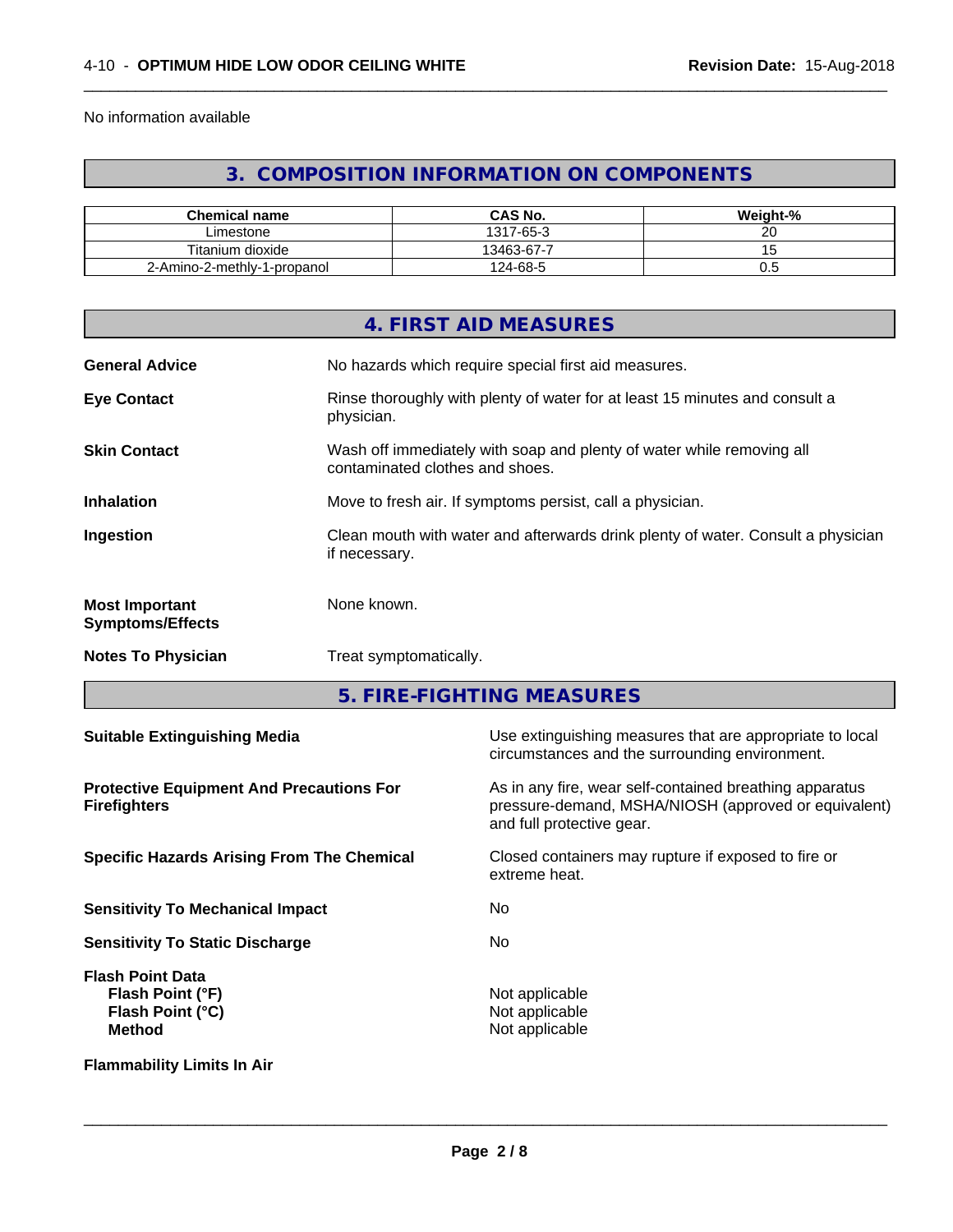# **Lower flammability limit:** Not applicable **Upper flammability limit:** Not applicable

|--|

 $\overline{\phantom{a}}$  ,  $\overline{\phantom{a}}$  ,  $\overline{\phantom{a}}$  ,  $\overline{\phantom{a}}$  ,  $\overline{\phantom{a}}$  ,  $\overline{\phantom{a}}$  ,  $\overline{\phantom{a}}$  ,  $\overline{\phantom{a}}$  ,  $\overline{\phantom{a}}$  ,  $\overline{\phantom{a}}$  ,  $\overline{\phantom{a}}$  ,  $\overline{\phantom{a}}$  ,  $\overline{\phantom{a}}$  ,  $\overline{\phantom{a}}$  ,  $\overline{\phantom{a}}$  ,  $\overline{\phantom{a}}$ 

#### **NFPA Legend**

- 0 Not Hazardous
- 1 Slightly
- 2 Moderate
- 3 High
- 4 Severe

*The ratings assigned are only suggested ratings, the contractor/employer has ultimate responsibilities for NFPA ratings where this system is used.*

*Additional information regarding the NFPA rating system is available from the National Fire Protection Agency (NFPA) at www.nfpa.org.*

# **6. ACCIDENTAL RELEASE MEASURES**

| <b>Personal Precautions</b>      | Avoid contact with skin, eyes and clothing. Ensure adequate ventilation.                                                                                                         |  |
|----------------------------------|----------------------------------------------------------------------------------------------------------------------------------------------------------------------------------|--|
| <b>Other Information</b>         | Prevent further leakage or spillage if safe to do so.                                                                                                                            |  |
| <b>Environmental precautions</b> | See Section 12 for additional Ecological Information.                                                                                                                            |  |
| <b>Methods for Cleaning Up</b>   | Soak up with inert absorbent material. Sweep up and shovel into suitable<br>containers for disposal.                                                                             |  |
|                                  | 7. HANDLING AND STORAGE                                                                                                                                                          |  |
| <b>Handling</b>                  | Avoid contact with skin, eyes and clothing. Avoid breathing vapors, spray mists or<br>sanding dust. In case of insufficient ventilation, wear suitable respiratory<br>equipment. |  |
| <b>Storage</b>                   | Keep container tightly closed. Keep out of the reach of children.                                                                                                                |  |

**Incompatible Materials** No information available

# **8. EXPOSURE CONTROLS/PERSONAL PROTECTION**

#### **Exposure Limits**

| <b>Chemical name</b> | <b>ACGIH TLV</b>  | <b>OSHA PEL</b>          |
|----------------------|-------------------|--------------------------|
| ∟imestone            | N/E               | 15 mg/m $3$ - TWA        |
|                      |                   | $5 \text{ mg/m}^3$ - TWA |
| Titanium dioxide     | 10 mg/m $3$ - TWA | 15 mg/m $3$ - TWA        |

#### **Legend**

ACGIH - American Conference of Governmental Industrial Hygienists Exposure Limits OSHA - Occupational Safety & Health Administration Exposure Limits N/E - Not Established

**Engineering Measures** Ensure adequate ventilation, especially in confined areas.

 $\overline{\phantom{a}}$  ,  $\overline{\phantom{a}}$  ,  $\overline{\phantom{a}}$  ,  $\overline{\phantom{a}}$  ,  $\overline{\phantom{a}}$  ,  $\overline{\phantom{a}}$  ,  $\overline{\phantom{a}}$  ,  $\overline{\phantom{a}}$  ,  $\overline{\phantom{a}}$  ,  $\overline{\phantom{a}}$  ,  $\overline{\phantom{a}}$  ,  $\overline{\phantom{a}}$  ,  $\overline{\phantom{a}}$  ,  $\overline{\phantom{a}}$  ,  $\overline{\phantom{a}}$  ,  $\overline{\phantom{a}}$ 

#### **Personal Protective Equipment**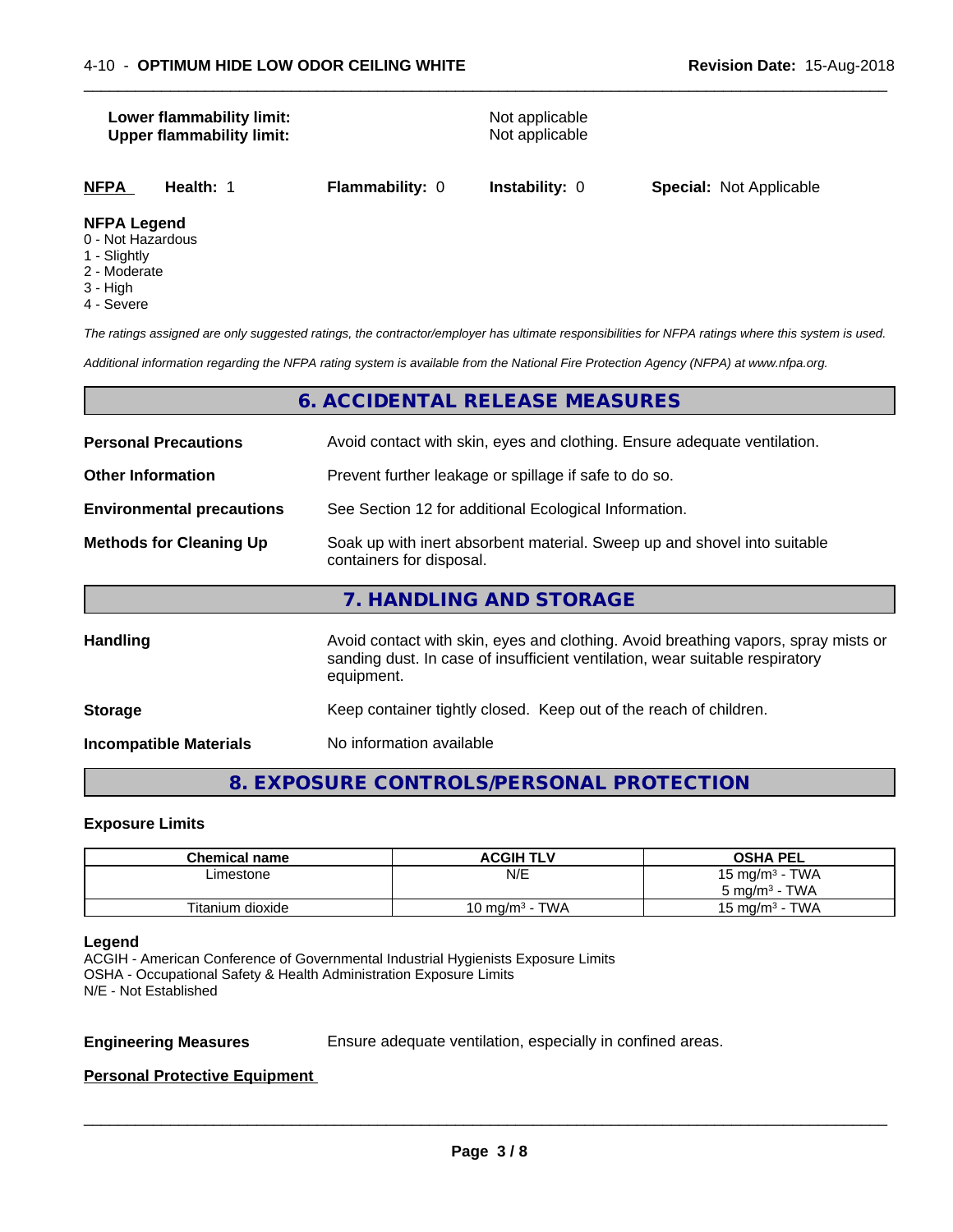| <b>Eye/Face Protection</b>    | Safety glasses with side-shields.                                        |
|-------------------------------|--------------------------------------------------------------------------|
| <b>Skin Protection</b>        | Protective gloves and impervious clothing.                               |
| <b>Respiratory Protection</b> | In case of insufficient ventilation wear suitable respiratory equipment. |
| Ivaiana Maseurae              | Avoid contact with skin, eves and clothing. Remove and wash contaminated |

**Hygiene Measures** Avoid contact with skin, eyes and clothing. Remove and wash contaminated clothing before re-use. Wash thoroughly after handling.

 $\overline{\phantom{a}}$  ,  $\overline{\phantom{a}}$  ,  $\overline{\phantom{a}}$  ,  $\overline{\phantom{a}}$  ,  $\overline{\phantom{a}}$  ,  $\overline{\phantom{a}}$  ,  $\overline{\phantom{a}}$  ,  $\overline{\phantom{a}}$  ,  $\overline{\phantom{a}}$  ,  $\overline{\phantom{a}}$  ,  $\overline{\phantom{a}}$  ,  $\overline{\phantom{a}}$  ,  $\overline{\phantom{a}}$  ,  $\overline{\phantom{a}}$  ,  $\overline{\phantom{a}}$  ,  $\overline{\phantom{a}}$ 

# **9. PHYSICAL AND CHEMICAL PROPERTIES**

**Appearance** liquid **Odor** little or no odor **Odor Threshold** No information available **Density (Ibs/gal)** 12.35 - 12.45<br> **Specific Gravity** 1.48 - 1.50 **Specific Gravity pH pH**  $\blacksquare$ **Viscosity (cps)** No information available<br> **Solubility (ies)** No information available<br>
No information available **Solubility(ies)**<br> **No information available**<br> **Water solubility**<br> **Water solubility Evaporation Rate Evaporation Rate No information available Vapor pressure @20 °C (kPa)** No information available **Vapor density** No information available values and values of  $\alpha$  No information available **Wt. % Solids** 55 - 65 **Vol. % Solids Wt. % Volatiles** 35 - 45 **Vol. % Volatiles** 55 - 65 **VOC Regulatory Limit (g/L)** < 50 **Boiling Point (°F)** 212 **Boiling Point**  $(^{\circ}C)$  100 **Freezing Point (°F)** 32 **Freezing Point (°C)** 0 **Flash Point (°F)** Not applicable **Flash Point (°C)** Not applicable **Method** Not applicable<br> **Flammability (solid, gas)** Not applicable Not applicable **Flammability** (solid, gas) **Upper flammability limit:**<br> **Lower flammability limit:** Not applicable Not applicable **Lower flammability limit:**<br> **Autoignition Temperature (°F)** Not applicable Not applicable **Autoignition Temperature (°F) Autoignition Temperature (°C)** No information available **Decomposition Temperature (°F)** No information available **Decomposition Temperature (°C)**<br> **Partition coefficient**<br> **Partition coefficient**<br> **Partition coefficient** 

**No information available No information available** 

# **10. STABILITY AND REACTIVITY**

| <b>Reactivity</b>                       | Not Applicable                           |
|-----------------------------------------|------------------------------------------|
| <b>Chemical Stability</b>               | Stable under normal conditions.          |
| <b>Conditions to avoid</b>              | Prevent from freezing.                   |
| <b>Incompatible Materials</b>           | No materials to be especially mentioned. |
| <b>Hazardous Decomposition Products</b> | None under normal use.                   |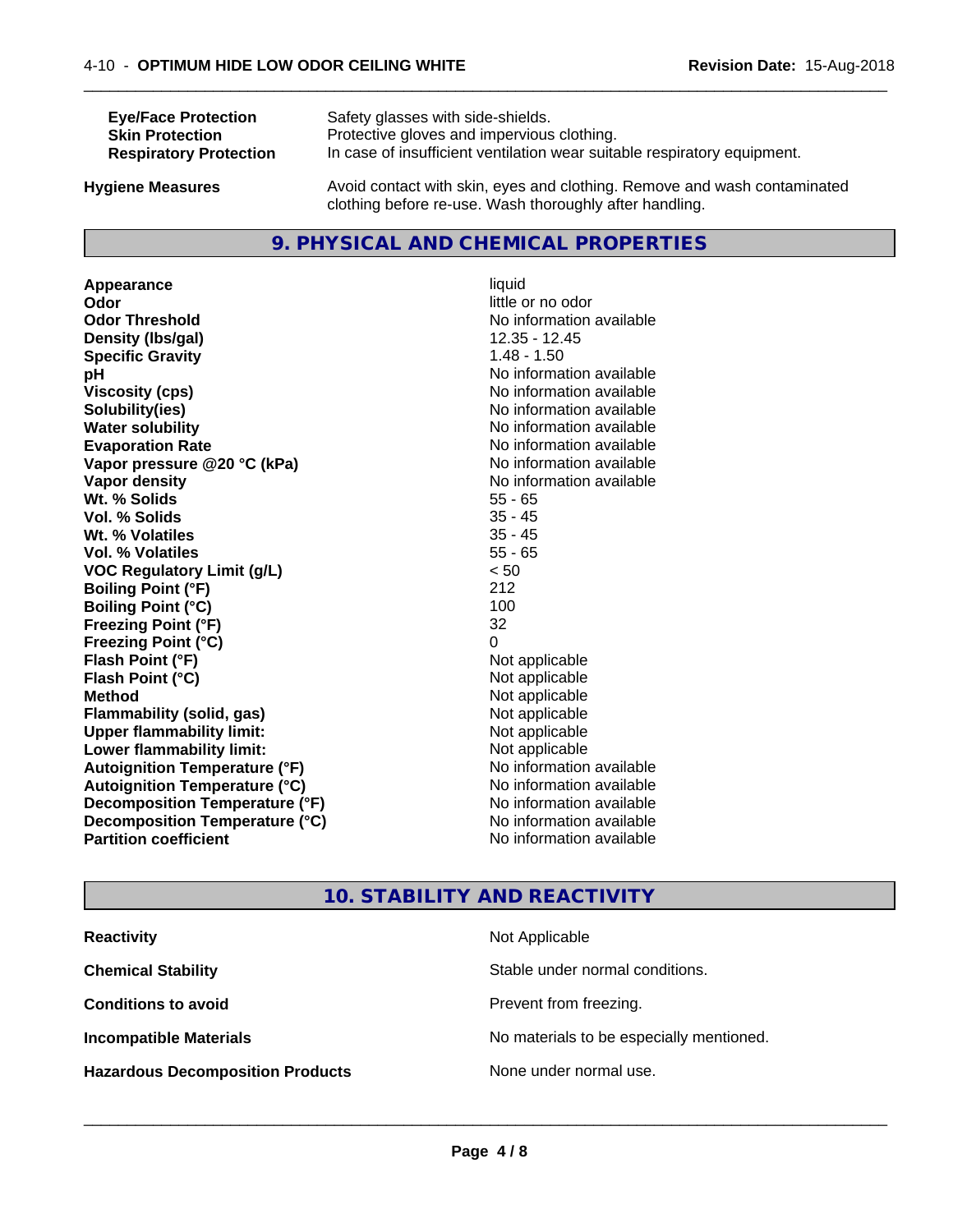| <b>Possibility of hazardous reactions</b>                                                                                                                                                                                                                                                                                                                                                                                                                                                                                                                                                                                                                                                                                                                                                                                                                                                                                                                                                                   |  |                                           | None under normal conditions of use. |             |  |
|-------------------------------------------------------------------------------------------------------------------------------------------------------------------------------------------------------------------------------------------------------------------------------------------------------------------------------------------------------------------------------------------------------------------------------------------------------------------------------------------------------------------------------------------------------------------------------------------------------------------------------------------------------------------------------------------------------------------------------------------------------------------------------------------------------------------------------------------------------------------------------------------------------------------------------------------------------------------------------------------------------------|--|-------------------------------------------|--------------------------------------|-------------|--|
|                                                                                                                                                                                                                                                                                                                                                                                                                                                                                                                                                                                                                                                                                                                                                                                                                                                                                                                                                                                                             |  | 11. TOXICOLOGICAL INFORMATION             |                                      |             |  |
| <b>Product Information</b>                                                                                                                                                                                                                                                                                                                                                                                                                                                                                                                                                                                                                                                                                                                                                                                                                                                                                                                                                                                  |  |                                           |                                      |             |  |
| Information on likely routes of exposure                                                                                                                                                                                                                                                                                                                                                                                                                                                                                                                                                                                                                                                                                                                                                                                                                                                                                                                                                                    |  |                                           |                                      |             |  |
| <b>Principal Routes of Exposure</b>                                                                                                                                                                                                                                                                                                                                                                                                                                                                                                                                                                                                                                                                                                                                                                                                                                                                                                                                                                         |  | Eye contact, skin contact and inhalation. |                                      |             |  |
| <b>Acute Toxicity</b>                                                                                                                                                                                                                                                                                                                                                                                                                                                                                                                                                                                                                                                                                                                                                                                                                                                                                                                                                                                       |  |                                           |                                      |             |  |
| <b>Product Information</b>                                                                                                                                                                                                                                                                                                                                                                                                                                                                                                                                                                                                                                                                                                                                                                                                                                                                                                                                                                                  |  | No information available                  |                                      |             |  |
| Symptoms related to the physical, chemical and toxicological characteristics                                                                                                                                                                                                                                                                                                                                                                                                                                                                                                                                                                                                                                                                                                                                                                                                                                                                                                                                |  |                                           |                                      |             |  |
| <b>Symptoms</b>                                                                                                                                                                                                                                                                                                                                                                                                                                                                                                                                                                                                                                                                                                                                                                                                                                                                                                                                                                                             |  | No information available                  |                                      |             |  |
| Delayed and immediate effects as well as chronic effects from short and long-term exposure                                                                                                                                                                                                                                                                                                                                                                                                                                                                                                                                                                                                                                                                                                                                                                                                                                                                                                                  |  |                                           |                                      |             |  |
| May cause slight irritation.<br>Eye contact<br>Substance may cause slight skin irritation. Prolonged or repeated contact may dry<br><b>Skin contact</b><br>skin and cause irritation.<br>May cause irritation of respiratory tract.<br><b>Inhalation</b><br>Ingestion may cause gastrointestinal irritation, nausea, vomiting and diarrhea.<br>Ingestion<br>No information available<br><b>Sensitization</b><br>No information available.<br><b>Neurological Effects</b><br><b>Mutagenic Effects</b><br>No information available.<br><b>Reproductive Effects</b><br>No information available.<br><b>Developmental Effects</b><br>No information available.<br><b>Target organ effects</b><br>No information available.<br><b>STOT - single exposure</b><br>No information available.<br><b>STOT - repeated exposure</b><br>No information available.<br>Other adverse effects<br>No information available.<br><b>Aspiration Hazard</b><br>No information available<br><b>Numerical measures of toxicity</b> |  |                                           |                                      |             |  |
| The following values are calculated based on chapter 3.1 of the GHS document<br>12893 mg/kg<br><b>ATEmix (oral)</b>                                                                                                                                                                                                                                                                                                                                                                                                                                                                                                                                                                                                                                                                                                                                                                                                                                                                                         |  |                                           |                                      |             |  |
| <b>ATEmix (dermal)</b><br>860380                                                                                                                                                                                                                                                                                                                                                                                                                                                                                                                                                                                                                                                                                                                                                                                                                                                                                                                                                                            |  |                                           |                                      |             |  |
| <b>Component Information</b>                                                                                                                                                                                                                                                                                                                                                                                                                                                                                                                                                                                                                                                                                                                                                                                                                                                                                                                                                                                |  |                                           |                                      |             |  |
| Titanium dioxide<br>LD50 Oral: > 10000 mg/kg (Rat)                                                                                                                                                                                                                                                                                                                                                                                                                                                                                                                                                                                                                                                                                                                                                                                                                                                                                                                                                          |  |                                           |                                      |             |  |
| Carcinogenicity<br>The information below indicates whether each agency has listed any ingredient as a carcinogen:.                                                                                                                                                                                                                                                                                                                                                                                                                                                                                                                                                                                                                                                                                                                                                                                                                                                                                          |  |                                           |                                      |             |  |
| Chemical name                                                                                                                                                                                                                                                                                                                                                                                                                                                                                                                                                                                                                                                                                                                                                                                                                                                                                                                                                                                               |  | <b>IARC</b>                               | <b>NTP</b>                           | <b>OSHA</b> |  |
| Titanium dioxide                                                                                                                                                                                                                                                                                                                                                                                                                                                                                                                                                                                                                                                                                                                                                                                                                                                                                                                                                                                            |  | 2B - Possible Human<br>Carcinogen         |                                      | Listed      |  |

 $\overline{\phantom{a}}$  ,  $\overline{\phantom{a}}$  ,  $\overline{\phantom{a}}$  ,  $\overline{\phantom{a}}$  ,  $\overline{\phantom{a}}$  ,  $\overline{\phantom{a}}$  ,  $\overline{\phantom{a}}$  ,  $\overline{\phantom{a}}$  ,  $\overline{\phantom{a}}$  ,  $\overline{\phantom{a}}$  ,  $\overline{\phantom{a}}$  ,  $\overline{\phantom{a}}$  ,  $\overline{\phantom{a}}$  ,  $\overline{\phantom{a}}$  ,  $\overline{\phantom{a}}$  ,  $\overline{\phantom{a}}$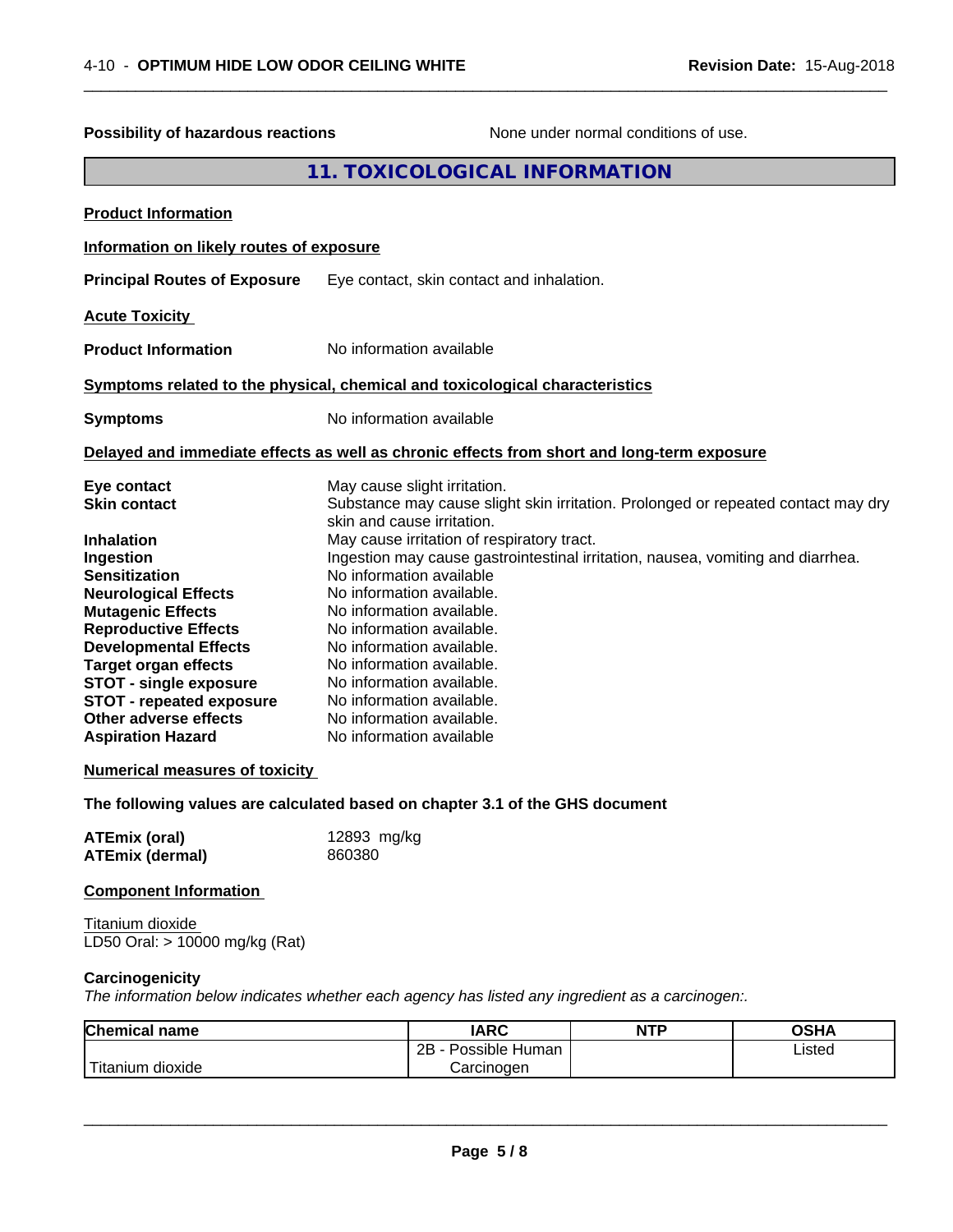• Although IARC has classified titanium dioxide as possibly carcinogenic to humans (2B), their summary concludes: "No significant exposure to titanium dioxide is thought to occur during the use of products in which titanium dioxide is bound to other materials, such as paint."

 $\overline{\phantom{a}}$  ,  $\overline{\phantom{a}}$  ,  $\overline{\phantom{a}}$  ,  $\overline{\phantom{a}}$  ,  $\overline{\phantom{a}}$  ,  $\overline{\phantom{a}}$  ,  $\overline{\phantom{a}}$  ,  $\overline{\phantom{a}}$  ,  $\overline{\phantom{a}}$  ,  $\overline{\phantom{a}}$  ,  $\overline{\phantom{a}}$  ,  $\overline{\phantom{a}}$  ,  $\overline{\phantom{a}}$  ,  $\overline{\phantom{a}}$  ,  $\overline{\phantom{a}}$  ,  $\overline{\phantom{a}}$ 

#### **Legend**

IARC - International Agency for Research on Cancer NTP - National Toxicity Program OSHA - Occupational Safety & Health Administration

**12. ECOLOGICAL INFORMATION**

# **Ecotoxicity Effects**

The environmental impact of this product has not been fully investigated.

### **Product Information**

#### **Acute Toxicity to Fish**

No information available

#### **Acute Toxicity to Aquatic Invertebrates**

No information available

#### **Acute Toxicity to Aquatic Plants**

No information available

#### **Persistence / Degradability**

No information available.

#### **Bioaccumulation**

No information available.

#### **Mobility in Environmental Media**

No information available.

#### **Ozone**

No information available

#### **Component Information**

#### **Acute Toxicity to Fish**

Titanium dioxide  $LC50:$  > 1000 mg/L (Fathead Minnow - 96 hr.)

#### **Acute Toxicity to Aquatic Invertebrates**

No information available

#### **Acute Toxicity to Aquatic Plants**

No information available

# **13. DISPOSAL CONSIDERATIONS**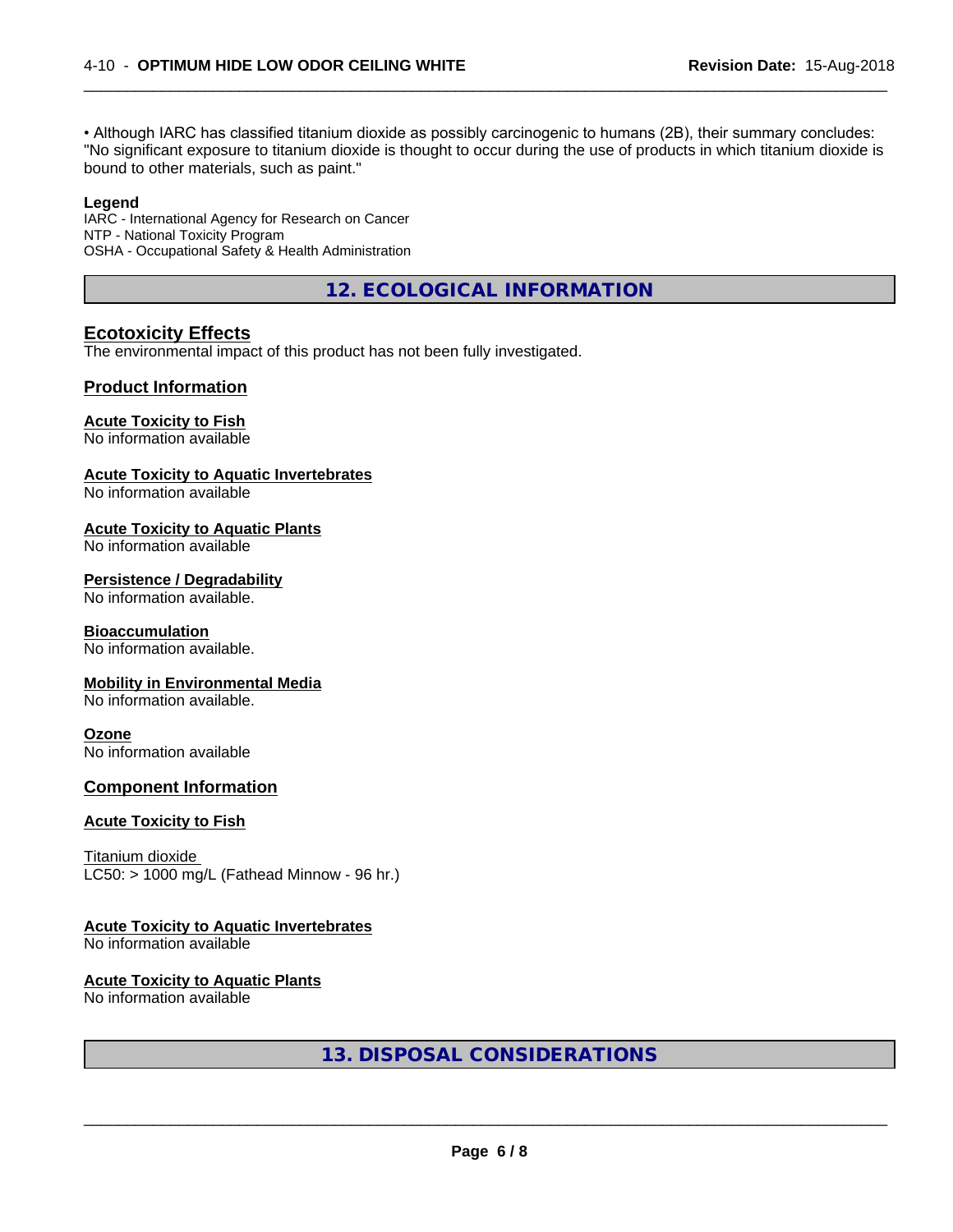| <b>Waste Disposal Method</b>     | Dispose of in accordance with federal, state, and local regulations. Local<br>requirements may vary, consult your sanitation department or state-designated<br>environmental protection agency for more disposal options. |
|----------------------------------|---------------------------------------------------------------------------------------------------------------------------------------------------------------------------------------------------------------------------|
|                                  | 14. TRANSPORT INFORMATION                                                                                                                                                                                                 |
| <b>DOT</b>                       | Not regulated                                                                                                                                                                                                             |
| <b>ICAO / IATA</b>               | Not regulated                                                                                                                                                                                                             |
| <b>IMDG / IMO</b>                | Not regulated                                                                                                                                                                                                             |
|                                  | <b>15. REGULATORY INFORMATION</b>                                                                                                                                                                                         |
| <b>International Inventories</b> |                                                                                                                                                                                                                           |
|                                  |                                                                                                                                                                                                                           |

 $\overline{\phantom{a}}$  ,  $\overline{\phantom{a}}$  ,  $\overline{\phantom{a}}$  ,  $\overline{\phantom{a}}$  ,  $\overline{\phantom{a}}$  ,  $\overline{\phantom{a}}$  ,  $\overline{\phantom{a}}$  ,  $\overline{\phantom{a}}$  ,  $\overline{\phantom{a}}$  ,  $\overline{\phantom{a}}$  ,  $\overline{\phantom{a}}$  ,  $\overline{\phantom{a}}$  ,  $\overline{\phantom{a}}$  ,  $\overline{\phantom{a}}$  ,  $\overline{\phantom{a}}$  ,  $\overline{\phantom{a}}$ 

| <b>TSCA: United States</b> | Yes - All components are listed or exempt. |
|----------------------------|--------------------------------------------|
| <b>DSL: Canada</b>         | Yes - All components are listed or exempt. |

# **Federal Regulations**

#### **SARA 311/312 hazardous categorization**

| Acute health hazard               | Nο |
|-----------------------------------|----|
| Chronic Health Hazard             | Nο |
| Fire hazard                       | Nο |
| Sudden release of pressure hazard | Nο |
| Reactive Hazard                   | N٥ |

#### **SARA 313**

Section 313 of Title III of the Superfund Amendments and Reauthorization Act of 1986 (SARA). This product contains a chemical or chemicals which are subject to the reporting requirements of the Act and Title 40 of the Code of Federal Regulations, Part 372:

*None*

**Clean Air Act,Section 112 Hazardous Air Pollutants (HAPs) (see 40 CFR 61)** This product contains the following HAPs:

*None*

# **US State Regulations**

# **California Proposition 65**

**AN** WARNING: Cancer and Reproductive Harm– www.P65warnings.ca.gov

## **State Right-to-Know**